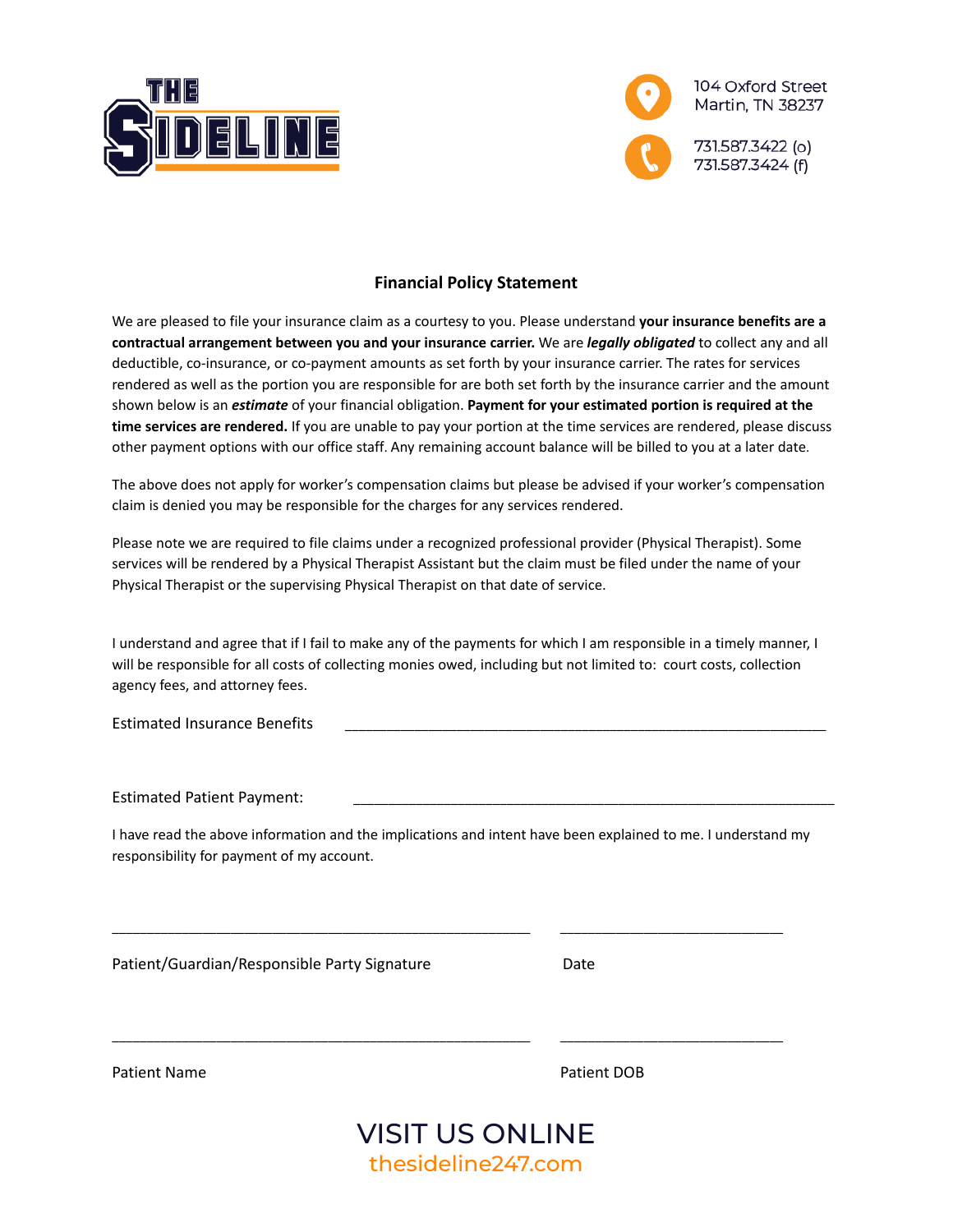



# **Good Faith Estimate Self Pay Physical Therapy**

Patient Name Patient DOB

Primary Service to be provided to patient at this facility is Physical Therapy, billed in 15-minute increments and rounded to the nearest quarter hour.

\_\_\_\_\_\_\_\_\_\_\_\_\_\_\_\_\_\_\_\_\_\_\_\_\_\_\_\_\_\_\_\_\_\_\_\_\_\_\_\_\_\_\_\_\_\_\_\_\_\_\_\_\_\_\_\_\_\_\_\_ \_\_\_\_\_\_\_\_\_\_\_\_\_\_\_\_\_\_\_\_\_\_\_\_\_\_\_\_\_\_\_\_

Physical Therapist/NPI:

| $\Box$ Virginia Lattus | NPI-1215936760 |
|------------------------|----------------|
| $\Box$ Russ Yates      | NPI-1285015628 |
| $\Box$ Brian Smith     | NPI-1316945488 |
| $\Box$ Taylor Crouse   | NPI-1124369316 |

Self Pay Rates:

- ¼ hour session \$18.75
- ½ hour session \$37.50
- <sup>3</sup>⁄4 hour session \$56.25
- 1 hour session \$75.00

Disclaimers:

- 1. This good faith estimate is provided to inform you that the therapist may recommend additional services or items as part of the course of care that must be scheduled or requested separately and are not reflected in this good faith estimate.
- 2. This good faith estimate is also provided to inform you of your right to initiate a patient-provider dispute if the actual billed charges are substantially higher than the expected charges included in the good faith estimate. You may find information about initiating a dispute resolution process at [www.cms.gov/nosurprises](http://www.cms.gov/nosurprises). The initiation of the process will not adversely affect the equality of the health care services you receive.
- 3. This good faith estimate is not a contract and does not require you to obtain the services or items from any of the providers or facilities identified in it.

\_\_\_\_\_\_\_\_\_\_\_\_\_\_\_\_\_\_\_\_\_\_\_\_\_\_\_\_\_\_\_\_\_\_\_\_\_\_\_\_\_\_\_\_\_\_\_\_\_\_\_\_\_\_\_\_\_\_\_\_ \_\_\_\_\_\_\_\_\_\_\_\_\_\_\_\_\_\_\_\_\_\_\_\_\_\_\_\_\_\_\_\_

Patient/Guardian/Responsible Party Signature Date

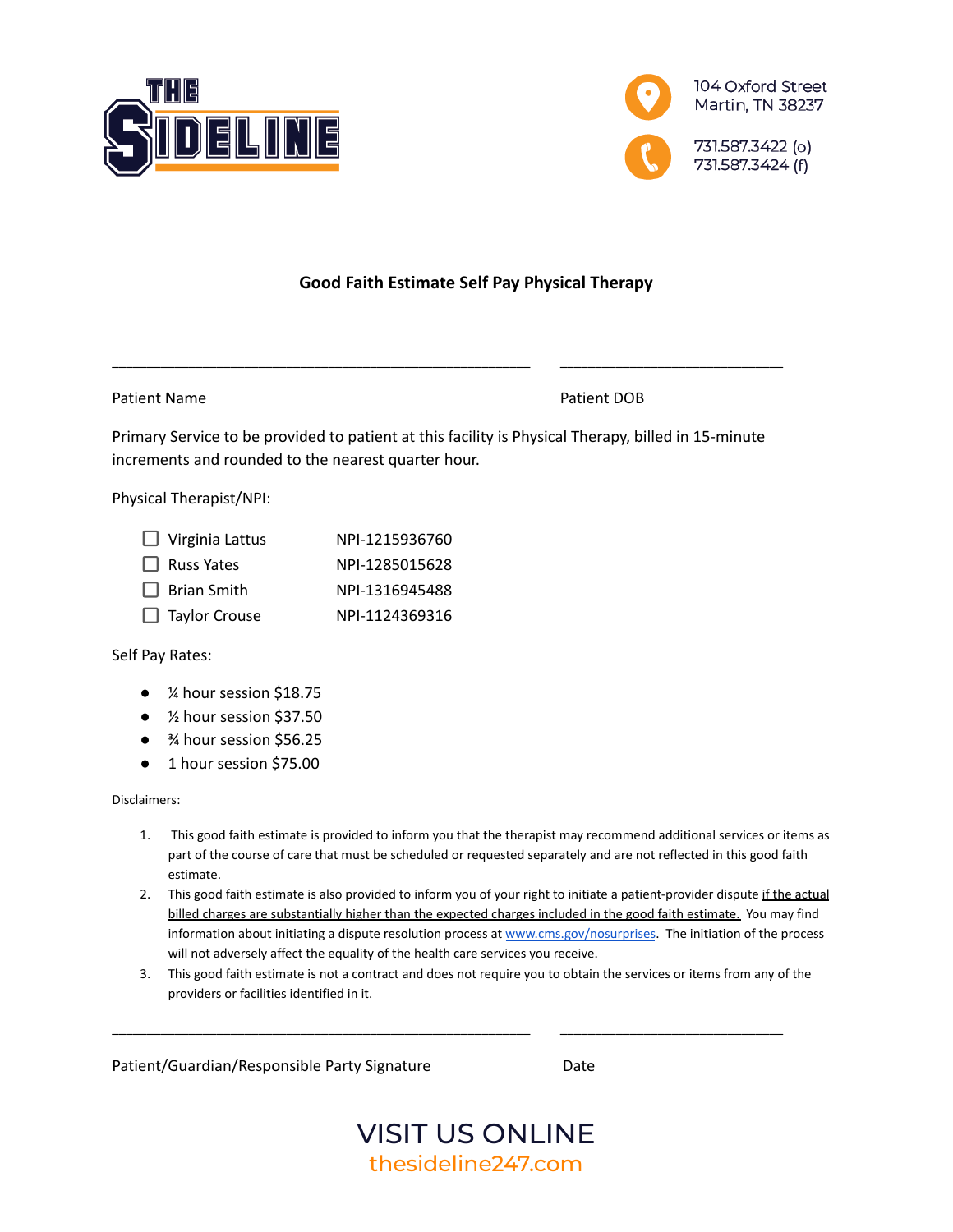



# Written Consent

I, the undersigned, do hereby **agree and give my consent to The Sideline to evaluate and provide any and all physical therapy interventions** deemed necessary and appropriate to\_\_\_\_\_\_\_\_\_\_\_\_\_\_\_\_\_\_\_\_\_\_\_\_\_\_\_\_\_\_\_\_\_\_\_\_.

The Physical Therapists and Assistants will provide specific verbal information as needed during the course of treatment and I understand it is my right and responsibility to ask for such information as needed. I understand there are potential risks and benefits associated with these interventions. I also understand that it is my right to refuse to participate in any treatment, whether routine or experimental. \_\_\_\_\_\_\_\_\_\_\_\_\_\_ (**Initial**)

## Assignment of Benefits/ Release of Information

I hereby assign all medical benefits, to include major medical benefits to which I am entitled, including Medicare, Medicaid, private insurance, and third party payors, to The Sideline. A photocopy of this assignment is considered as valid as the original. I hereby authorize said assignee to release all information necessary, including medical records, to secure payment.

I understand if I receive *Home Health services* on the same date of service physical therapy is rendered here at The Sideline my claim will be denied and I will be responsible for payment of services in full.

\_\_\_\_\_\_\_\_\_\_\_\_\_\_(**Initial**)

#### Patient Contact Release

I agree, in order for The Sideline to service my account or to collect any amounts I may owe, The Sideline may contact me by telephone at any telephone number associated with my account, including wireless telephone numbers, which could result in charges to me. The Sideline may also contact me by sending text messages or emails, using any information provided. Methods of contact may include using pre-recorded/artificial voice messages and/or use of automatic dialing devices.

\_\_\_\_\_\_\_\_\_\_\_\_\_\_(**Initial**)

#### Patient Acknowledgment Form

I have read or had the right to read and fully understand The Sideline's Notice of Information Practices. I understand that The Sideline may use or disclose my personal health information for the purposes of carrying out treatment, obtaining payment, evaluating the quality of services provided and any administrative operations related to treatment or payment. I understand that I have the right to restrict how my personal health information is used and disclosed for treatment, payment and administrative operations if I notify the practice. I also understand that The Sideline will consider requests for restriction on a case by case basis, but does not have to agree to requests for restrictions. I hereby consent the use and disclosure of my personal health information for purposes as noted in The Sideline's Notice of Information Practices. I understand that I retain the right to revoke this consent at any time by notifying the practice in writing.

\_\_\_\_\_\_\_\_\_\_\_\_\_\_(**Initial**)

VISIT US ONLINE thesideline247.com